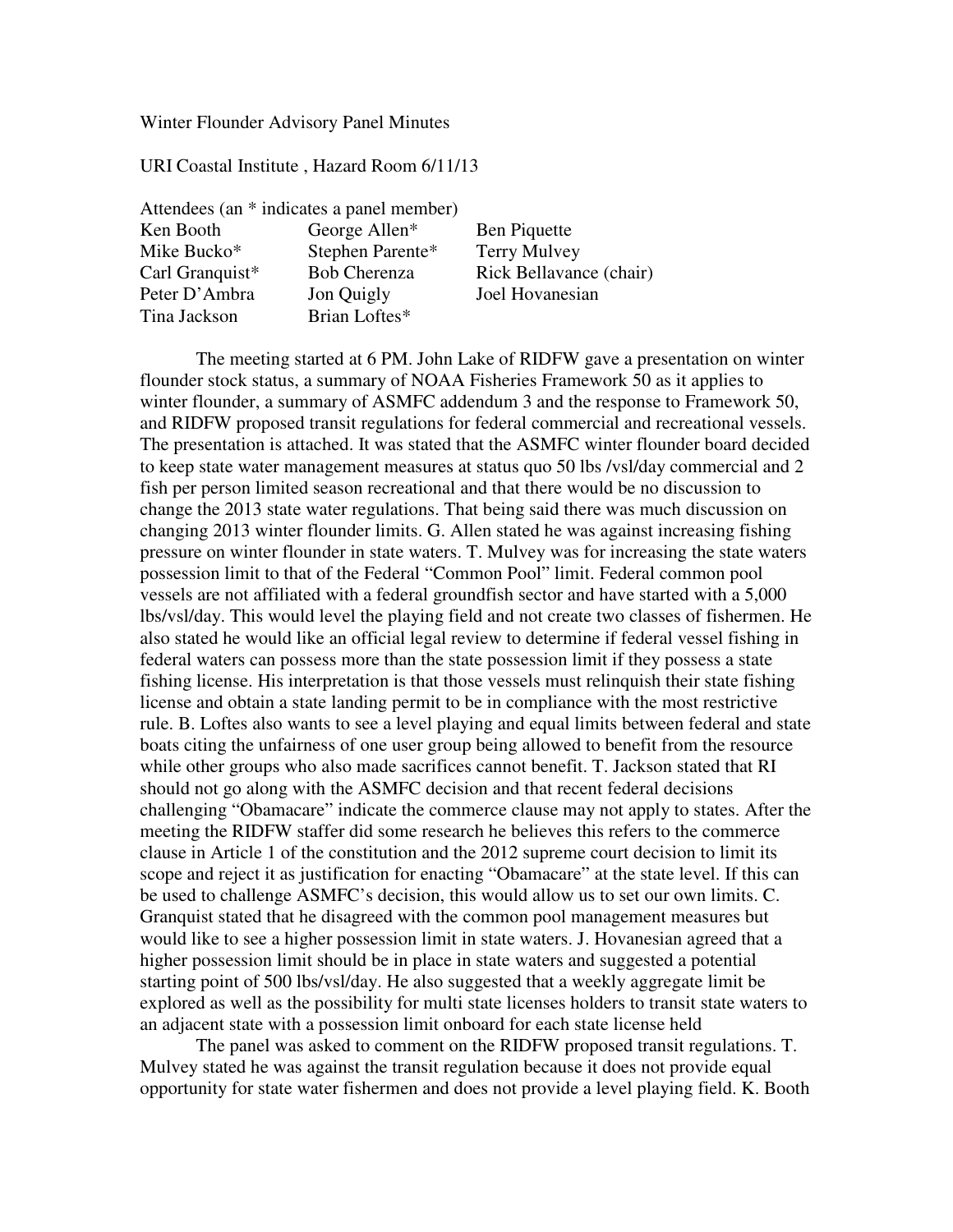asked for clarification if the recreational Party/charter boats target winter flounder in federal waters. R. Bellavance explained that they are a bycatch species when fishing for other groundfish such as cod. M. Bucko stated that he supported the recreational transit clause to allow Party/charter vessel to come into port if have winter flounder in excess of the state limit on board. There was not a having no other business the meeting concluded at 8:20.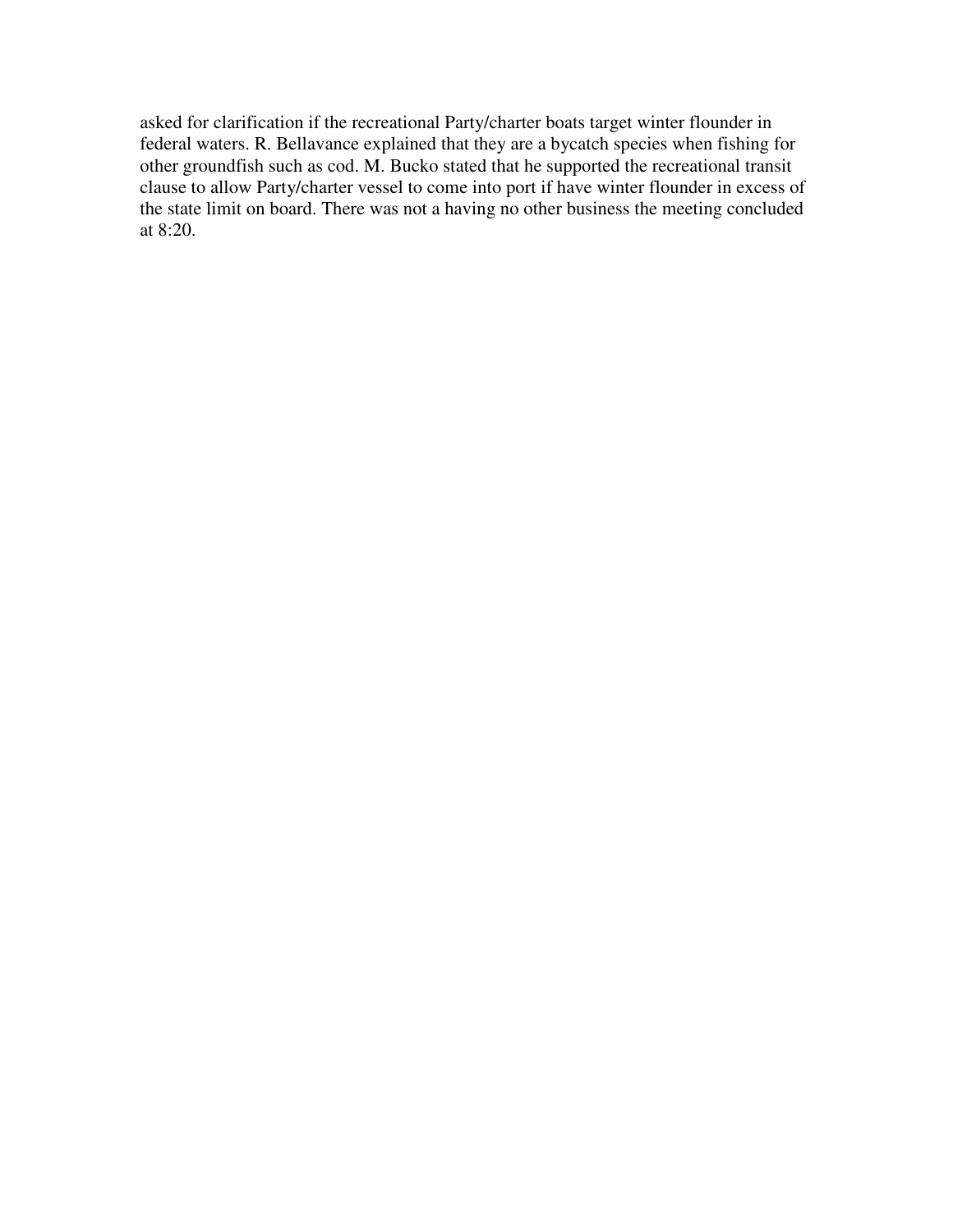## **RIMFC Winter Flounder Advisory Panel**



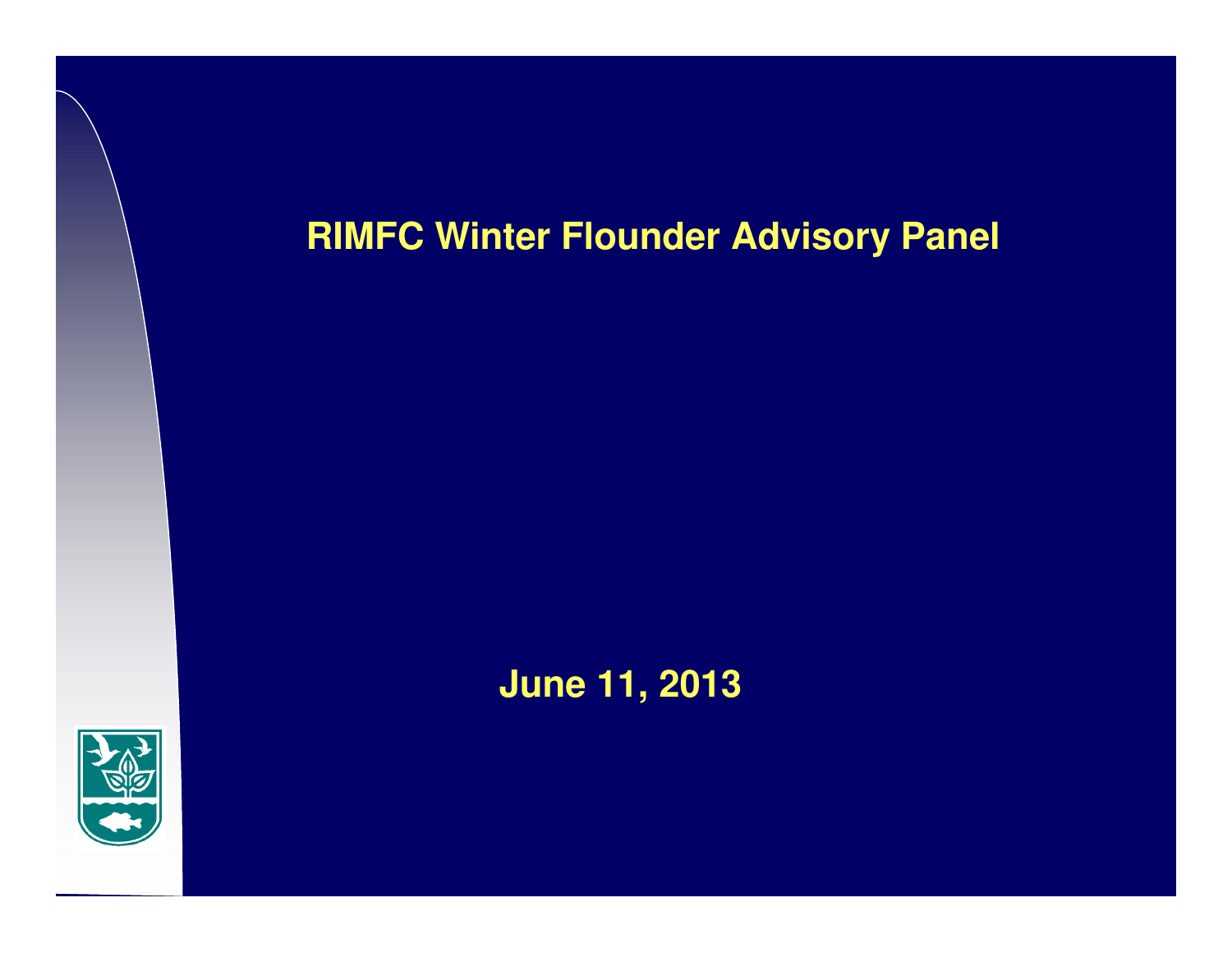# **Rhode Island Winter Flounder Landings**

**SNE Stock Status:** 2011/2010 SARC 52 Assessment: SSB<sub>MSY</sub> = 46,661 Note to 20 (1984) Overfished Contribute net contrains mt (16%)  $F_{\text{MSY}}$  = 0.29 (18%) Overfished/Overfishing not occurring **RI Stock Status:** 2011 M. Gibson Assessment: SSBMSY = 1,024 mt (17%) FMSY = 0.09 (45%) Overfished/Overfishing not occurring



2013

- 118,410 LBS landed as of June 5, 2013 (109,354 lbs in May)
- 80 Participants to date (75 in May)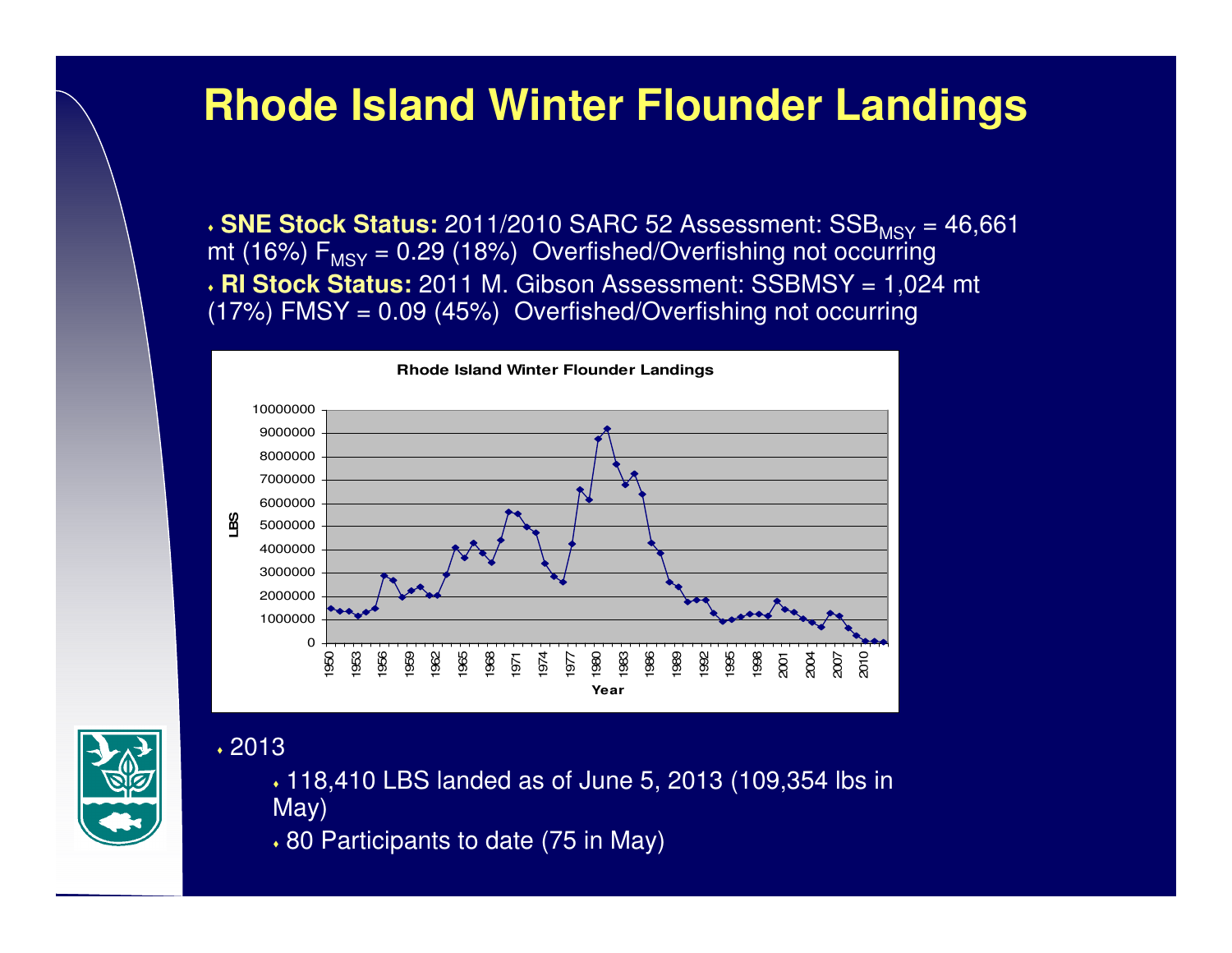### **Framework 50 SNE Winter Flounder Specifications**

| Year | <b>Total ACL</b> | <b>State Water</b><br>Sub-ACL | Other Sub-<br>ACL | Groundfish<br><b>Sector</b><br>Sub-ACL | <b>Common</b><br>Pool Sub-<br><b>ACL</b> | Total<br>Federal<br>Vessel<br>Sub-ACL |
|------|------------------|-------------------------------|-------------------|----------------------------------------|------------------------------------------|---------------------------------------|
| 2013 | 1,612 mt         | 235 mt                        | 168 mt            | 1,068 mt                               | 142 mt                                   | 1,210 mt                              |
| 2014 | $1.612$ mt       | 235 mt                        | 168 mt            | 1,068 mt                               | 142 mt                                   | 1,210 mt                              |
| 2015 | $1.612$ mt       | 235 mt                        | 168 mt            | 1,068 mt                               | 142 mt                                   | 1,210 mt                              |

 Rebuilding schedule of stock by 2014 not being met, new rebuild plan with proposed rebuild date of 2023

- New plan allows for harvest of fish that would be otherwise discarded
- Constant catch approach, specifications are revisited annually
- 5,000 lbs/day 15,000 lbs/trip possession limit for common pool vessel
- Sector vessels responsible for their own harvest schedule based on allocation

 Party/Charter federal permit holders have no bag limit or season in federal waters

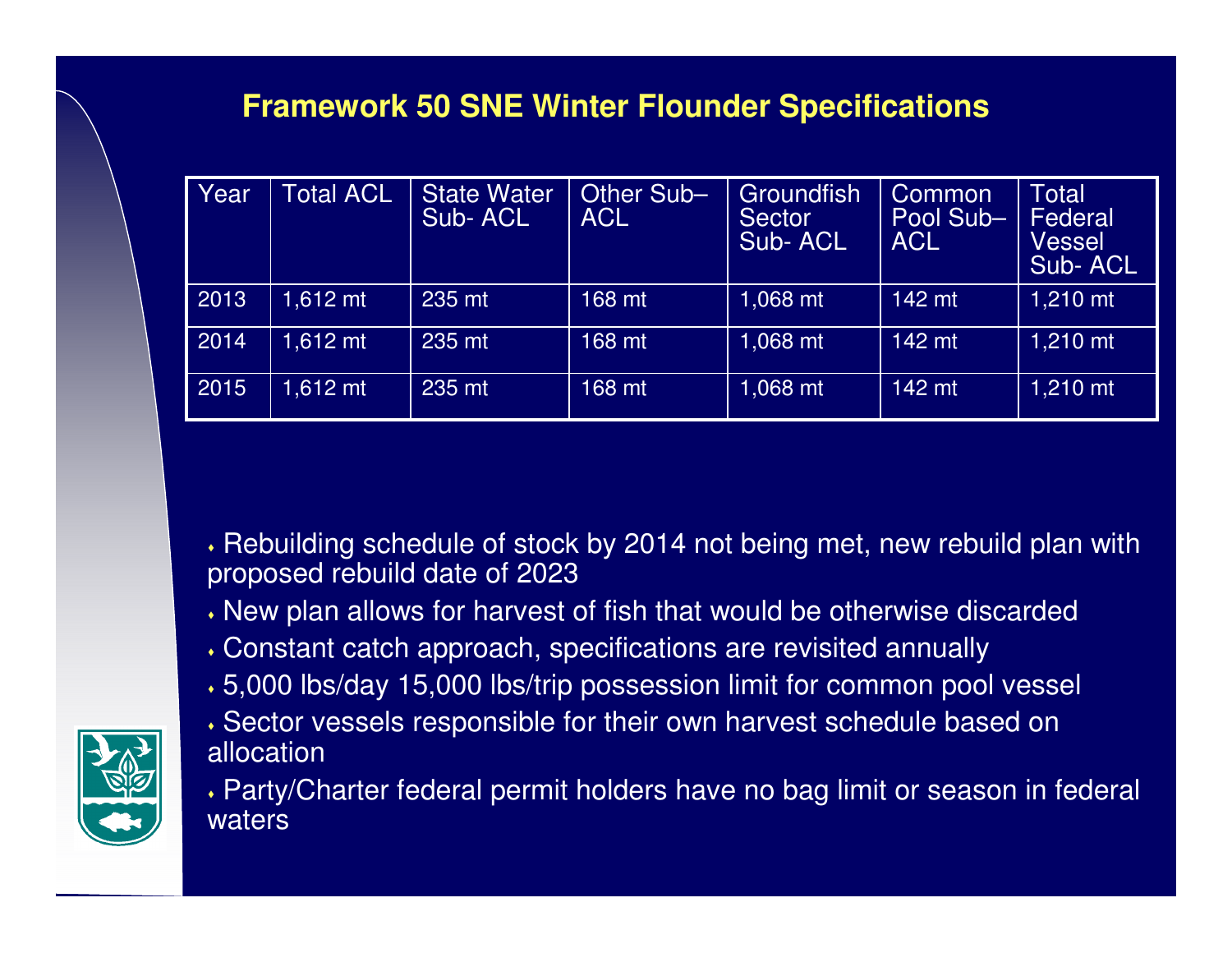## **ASMFC Addendum 3 and response to FW 50**

 Management specifications for state waters winter flounder fisheries will be set annually, previously on 3 year schedule

- Potential for new harvest limits and accountability measures in 2014 and onward
- $\boldsymbol{\cdot}$  Increase in 2013 state waters sub ACL is a 34% increase from 2013: 175 mt -> 235 mt
- Winter flounder management board decided to maintain 2013 management measures at status quo: 50 lbs/day commercial, 2 fish/day limited season recreational
- $\boldsymbol{\cdot}$  Decision based on
	- Low spawning stock biomass and recruitment trends coupled with environmental factors result in lower productivity of the stock
	- Concern that in state waters fishery would target spawning aggregations
	- Skepticism over whether stock will meet 2023 rebuild target